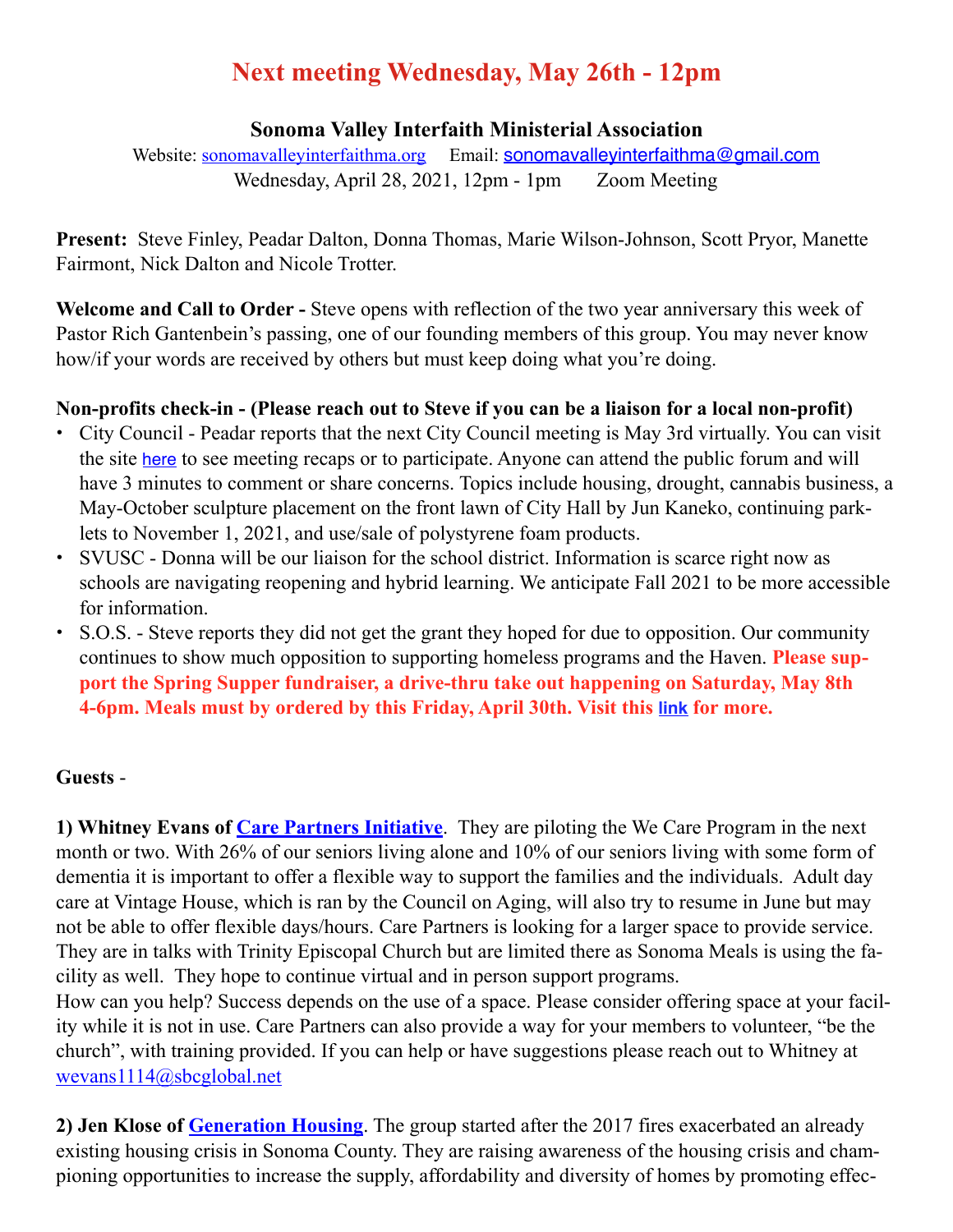tive policy, sustainable funding resources and collaborative efforts to create a healthy community for all.

The availability of safe, stable, and affordable housing for our community members is a critical driver for individual economic opportunity, better educational performance, and improved health outcomes.- Some statistics:

- The median value of a home in Sonoma County is \$565,200 compared to the national median value of \$205,000.
- The median gross rent in Sonoma County is \$1,562 per month, compared to \$981 nationally.
- 31.4% of our local workforce commutes here to work. This hurts our local economy, increases traffic and our local carbon footprint, and negatively impacts the health and educational outcomes of those workers and their families.
- SHORTAGE OF UNITS More than 30,000 units are currently needed in Sonoma County, which would be 6,000+ per year, but the County is currently only permitting an average of 880 units per year (Sonoma County Recovery and Resiliency Framework).
- HOUSING COSTS BURDEN 57% of our community's renters and 41% of our community's homeowners pay more than 30% of their income for housing. This is highest percentage of costburdened residents of all 9 Bay Area counties – including San Francisco!

How can you help? Please visit their page [here](https://generationhousing.org/take-action/) for a listing of ways to support. Get your poster or yard sign [now.](https://generationhousing.org/we-need-you/) We can bring 100 signs to your facility to place on the lawn and your members are welcome to take them home after your weekly service or event. Share on your social media and during your KSVY radio spot.

## **Other Information:**

- **1. New (sort of) name** we are referring to our group as Sonoma Valley Interfaith. We have dropped the "ministerial association" part because it makes for quite a mouthful but our email and website will retain the longer name.
- **2. Radio Show Please check out our most recent minutes on our website [here](https://www.sonomavalleyinterfaithma.org/minutes) before your spot on** the radio show. Share our monthly topic discussion on air as well as your groups happenings.
- **3. Interfaith Night of Learning** please reach out to Steve about an idea to have an interfaith night of discussion topics in line with the Hebrew holiday in May, Shavuot, celebrating receiving the wisdom of the Torah. More to come from Steve.
- **4. How is everyone addressing their re-openings? If you are transitioning to new protocol and find information or ideas that might be useful to the group please email [Steve](mailto:sonomavalleyinterfaithma@gmail.com) or [Tricia](mailto:tricia.shirshalom@gmail.com) so we can share.**
- Shir Shalom is still virtual but will be doing a non-worship outdoor event in May or June as a trial. Light snack, music and a teaching.
- Sonoma Methodist Church is following guidelines from their governing body and has a committee group that discusses what indoor service will look like with no singing and added cleaning requirements. They are still online and plan to keep an online presence even after indoor worship resumes.
- Church of Scientology is following protocol from the county and the state. They are offering counseling online and smaller outdoor events. There is a Covid prevention program by Scientology management that discusses all that has been done over the past several months to help protect churches, staff and the community. **It is offered to everyone.** Please reach out to Donna for more